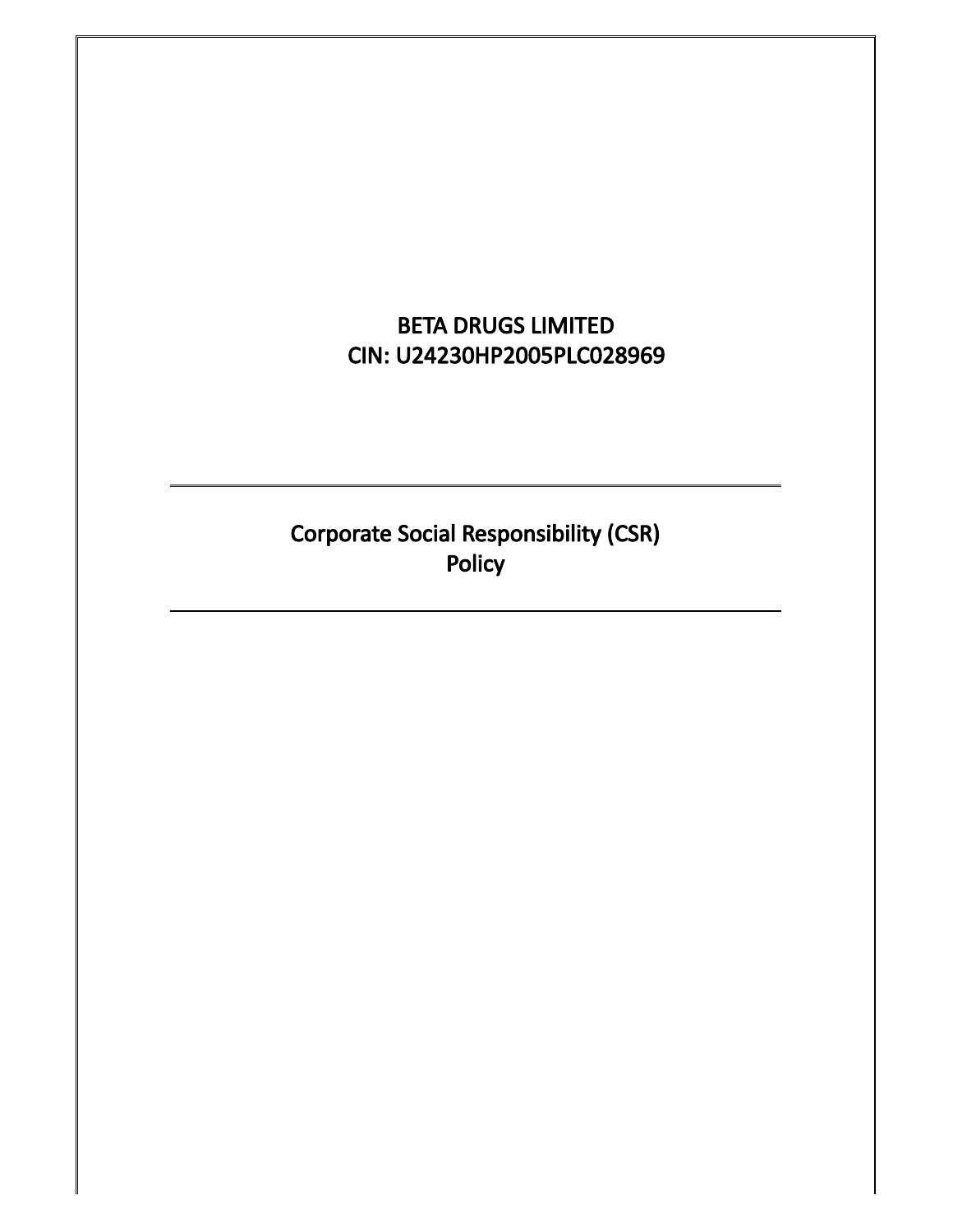# 1. PREAMBLE:

Section 135 of Companies Act, 2013 (hereinafter referred as 'Act') mandates every company having a net worth of Rs. 500 Crore or more or revenue of Rs. 1,000 Crore or more or net profit of Rs. 5 Crore or more shall constitute a Corporate Social Responsibility (CSR) Committee and the CSR Committee is responsible for formulating Company's CSR policy and monitoring the CSR programs and their performance. It is the Company's philosophy, firm belief and intent to effectively implement CSR and make a positive difference to society. It recognizes that it cannot do it all; so that if there are choices to be made, bias will be towards doing fewer projects with better outcomes and good impact and will focus initiatives on communities in which the Company lives, operates and particularly forming community whose development is the basic mission of the Company.

# 2. CSR POLICY:

This Policy shall be read in line with Act, Companies (Corporate Social Responsibility Policy) Rules, 2014 (hereinafter referred as 'Rules') and such other rules, regulations, circulars, and notifications (collectively referred hereinafter as 'Regulations') as may be applicable and as amended from time to time.

Beta Drugs Limited (hereinafter referred as BDL or 'the Company') believes that the actions of the organization and its community are highly inter-dependent. Through constant and collaborative interactions with our external stakeholders, BDL strives to become an asset in the communities. As our CSR we actively implement Projects and initiatives for the betterment of society, communities, and the environment.

# 3. SCOPE AND APPLICABILITY:

This policy shall be applicable to all CSR initiatives and activities undertaken by BDL through corporate foundations/ trusts/other charitable organizations for the benefit of different segments of the society.

# 4. OBJECTIVE OF CSR POLICY:

The objective of this policy is to do continuously and consistently:

- Initiate projects that benefit communities;
- Encourage an increased commitment from employees towards CSR activities and volunteering.
- Generate goodwill in communities where BDL operates or are likely to operate;

#### 5. RESOURCES:

The CSR Committee is responsible to formulate and recommend to the Board the CSR Policy indicating the activities falling within the purview of Schedule VII to the Act, to be undertaken by the Company.

Functions of the CSR Committee: The CSR committee shall function within following areas:

- a) To formulate and recommend to the Board, this CSR Policy;
- b) To recommend the amount of expenditure to be incurred on the activities referred in CSR Policy; and
- c) To monitor the CSR Policy from time to time.

The Contents of this policy shall be disclosed in the Board report and placed on the Company's website. Compliance will be reported to stakeholders through the Company's Annual Report. The Board shall ensure spending of allocated amount on CSR activities and report the status in its annual report, also specify the reasons of non spending of the allocated amount, if any.

The members of the CSR committee shall be appointed or removed by the Board of Directors by way of Resolution. Company Secretary shall be the Secretary of the CSR Committee. The minutes of CSR committee meetings shall be placed before the Board meeting.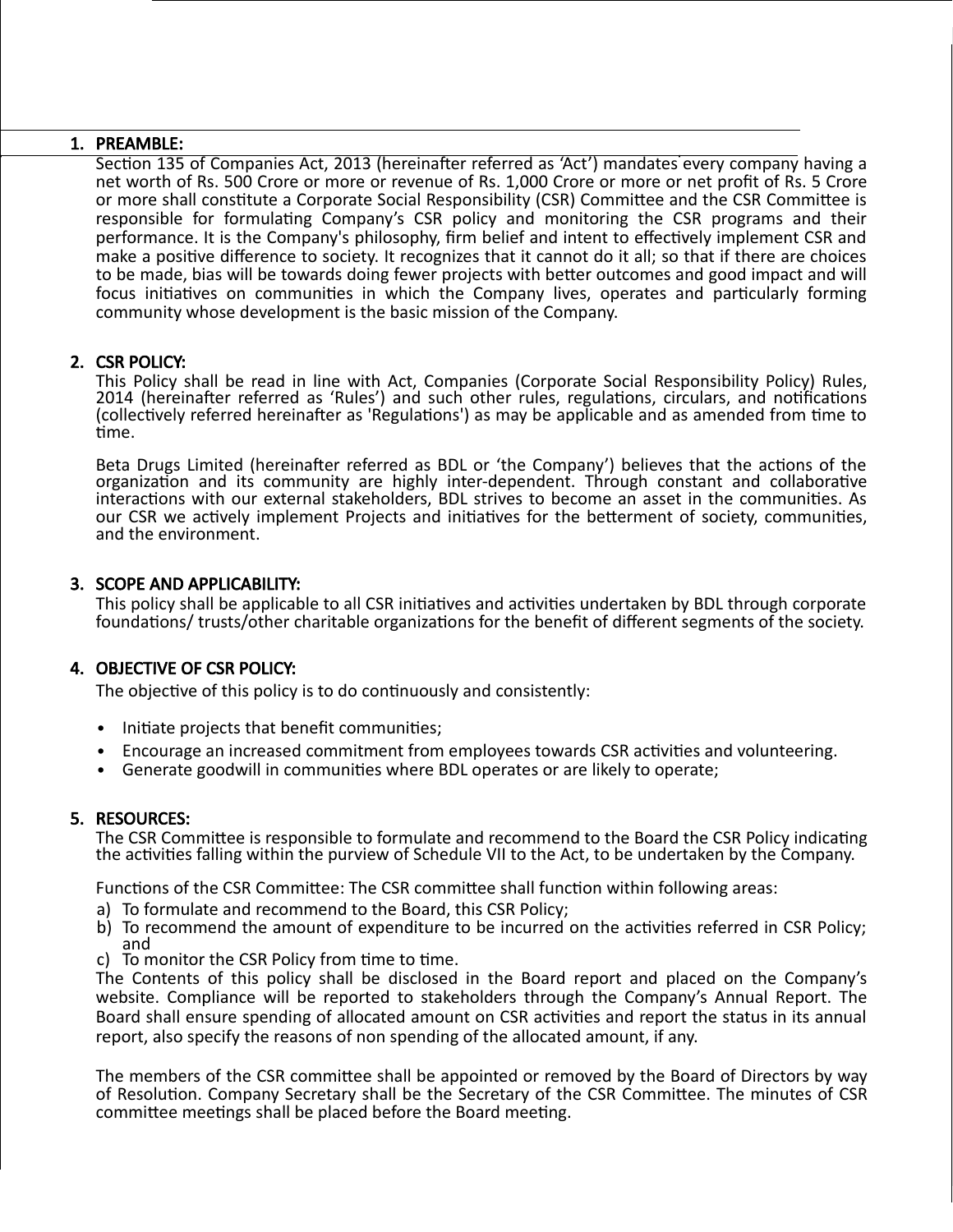# 6. FUNDING AND ALLOCATION:

For achieving the CSR objectives through implementation of meaningful and sustainable CSR Projects, the CSR Committee will allocate for its Annual CSR Budget, 2% or more of the average net profits of the Company made during the three immediately preceding financial years, calculated in accordance with the Section 198 of the Act read with the Rules. The annual allocations shall be credited to a fund called "BDL CSR fund" and the unutilized amounts, if any, in any financial year shall be carried forward to the next financial year.

The Company may spend on building CSR capabilities. The Company may also make regular contributions to Corporate Foundations/ Trusts/ other charitable organizations (NGO's) for projects/ activities approved by the Board. The CSR Committee will approve the CSR budget annually on receiving the recommendations from CSR Committee.

Any income or surplus arising out of the CSR Projects or Programs or activities shall not form part of the business profit of the Company and will be credited to the BDL CSR fund.

# 7. VOLUNTEERING OF EMPLOYEES FROM THE ORGANIZATION:

The Company will encourage and recognize its employees for volunteering with the spirit of serving and sharing with the community. The Company shall endeavour to increase employee participation at all levels in the Organization, by encouraging employees to participate in the Company's CSR activities.

# 8. CSR THRUST AREAS:

The Company has identified CSR Thrust Areas for undertaking CSR Projects/ programs/ activities in India. The actual distribution of the expenditure among these thrust areas will depend upon the local needs as may be determined by the need identification studies or discussions with local government/ Gram panchayat / NGOs.

The CSR thrust areas are:

- (i) Eradicating hunger, poverty and malnutrition, promoting preventive health care and sanitation including contribution to the Swach Bharat Kosh set-up by the Central Government for the promotion of sanitation and making available safe drinking water;
- (ii) Promoting education, including special education and employment enhancing vocation skills especially among children, women, elderly, and the differently abled and livelihood enhancement projects;
- (iii) Promoting gender equality, empowering women, setting up homes and hostels for women and orphans; setting up old age homes, day care centres and such other facilities for senior citizens and measures for reducing inequalities faced by socially and economically backward groups;
- (iv) Ensuring environmental sustainability, ecological balance, protection of flora and fauna, animal welfare, agro forestry, conservation of natural resources and maintaining quality of soil, air and water including contribution to the Clean Ganga Fund set-up by the Central Government for rejuvenation of river Ganga;
- (v) Protection of national heritage, art and culture including restoration of buildings and sites of historical importance and works of art; setting up public libraries; promotion and development of traditional arts and handicrafts;
- (vi) Measures for the benefit of armed forces veterans, war widows and their dependents;<br>(vii) Training to promote rural sports, nationally recognised sports, Paralympic sports and
- Training to promote rural sports, nationally recognised sports, Paralympic sports and Olympic sports;
- (viii) Contribution to the Prime Minister's National Relief Fund or any other-fund set up by the Central Government for socio-economic development and relief and welfare of the Scheduled Castes, the Scheduled Tribes, other backward classes, minorities and women;
- (ix) Contributions or funds provided to technology incubators located within academic institutions which are approved by the Central Government;
- (x) Rural development projects.